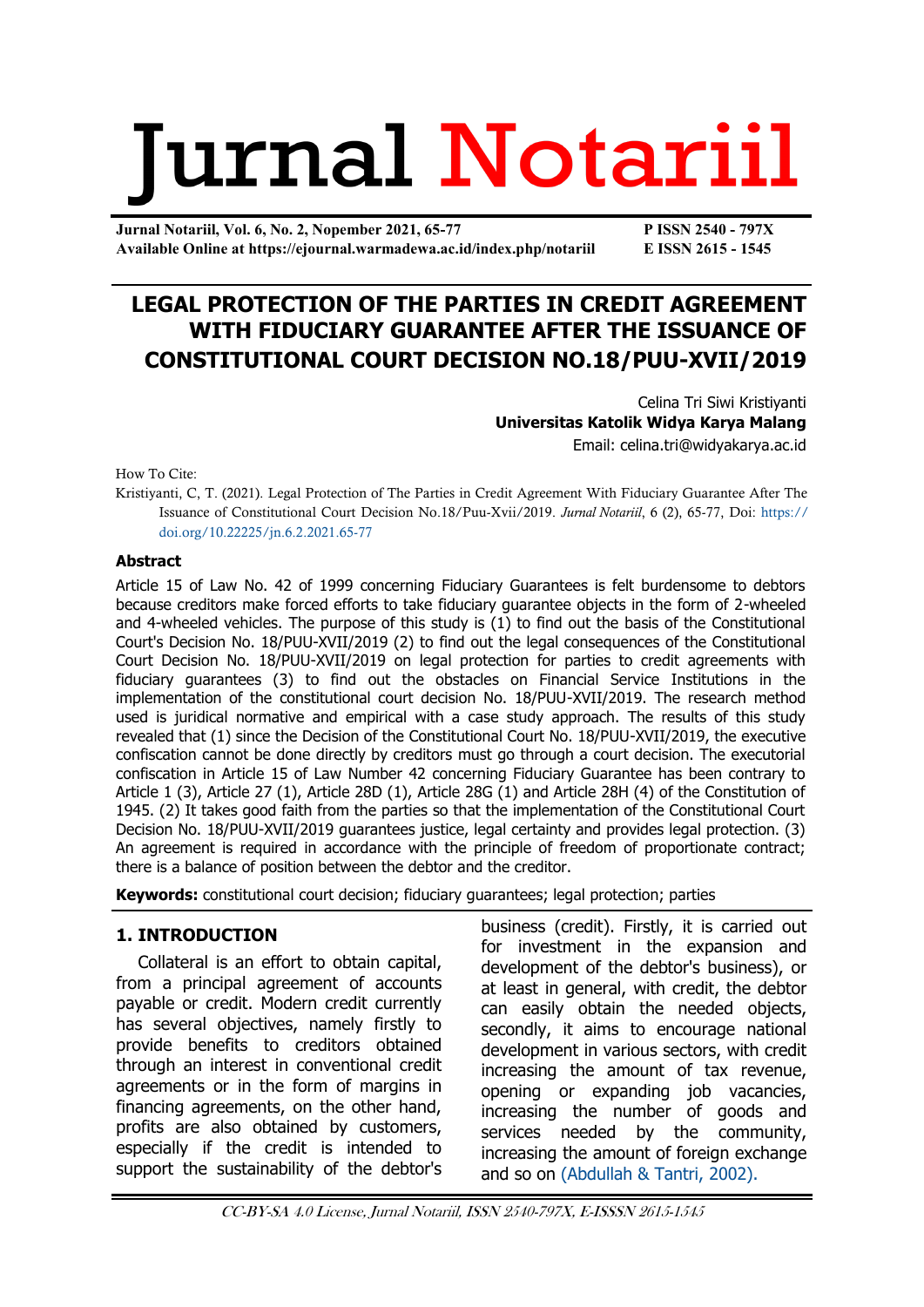Material guarantees that are easy to practice are in the form of trust or fiduciary. Fiduciary in Indonesia is regulated in Law No. 42 of 1999 concerning Fiduciary Guarantee. The fiduciary is the development of a pawning institution, therefore the object of the guarantee is movable goods, both tangible and intangible, and immovable objects, especially buildings that cannot be encumbered by Mortgage Rights.

Fiduciary, according to Law no. 42/1999 concerning the Fiduciary Guarantee, is the transfer of ownership rights to an object on the basis of trust provided that the object whose ownership rights are transferred remains in the control of the owner of the object. The owner of the object acts as a fiduciary giver (debtor), while the fiduciary recipient (creditor) is a party who has a receivable whose payment is guaranteed by a fiduciary guarantee. Meanwhile, according to A. Hamzah and Senjun Manulang as quoted by Salim HS, a fiduciary is a way of transferring property rights from the owner (debtor in the main agreement) based on a debt agreement to creditors, but only the rights are handed over by juridical-levering and only owned by the creditor in trust only (as collateral for the debtor's debt), while the goods are still controlled by the debtor, but not as an eigenar or as a bezitter, but only as a detentor or houder and on behalf of the creditor-eigenar [\(Salim, 2004\).](#page-11-0)

Execution is the final step that can be undertaken by the creditor when it is believed that the debtor no longer has the ability and/or good faith to settle his obligation to pay credit. Payments that should be paid periodically are not made by the debtor. In practice, it is found several reasons for non-performing credit (bad credit) that should be met by the debtor, one of which is caused by the increase in unexpected needs in the family and become dependents of the debtor, the failure of the business as the main source of income for the debtor and/or family, or one of them is known because the debtor

does not have good faith to settle credit in accordance with the agreed agreement. For these different reasons, creditors generally have a way of settling bad loans or a different method of execution.

The power as a preferred creditor or privileged creditor to pay off debts must have a fiduciary guarantee certificate which contains the identity of the fiduciary giver and recipient, description of the object, the value of the guarantee, until the value of the object includes the sentence 'For Justice Based on God Almighty' as the court decision reads. Initially, Article 15 paragraph (2) of Law no. 42/1999 on Fiduciary stipulates that a fiduciary guarantee certificate has the same executorial power as a court decision which has permanent legal power. Furthermore, Article 15 paragraph (3) of Law 42/1999 states that the fiduciary recipient has the right to sell objects that are the object of the fiduciary guarantee on his own power if the debtor breaks his promise.

The two paragraphs in Article 15 of Law No. 42 of 1999 concerning Fiduciary Guarantees is felt to be burdensome for debtors because creditors make efforts to forcefully take the object of fiduciary in the form of 2-wheeled and 4-wheeled vehicles. This often happens in the community and the number is increasing. Throughout 2019, the Indonesian Consumers Foundation recorded 32 complaints related to the financing industry out of a total of 263 complaints from the financial services industry. Of this amount, the banking sector recorded 106 complaints, online loans 96 complaints, insurance 21 complaints, and electronic money 8 complaints [\(Pratama, 2020\).](#page-11-0)

Responding to complaints and lawsuits from debtors of financial institutions for forced efforts in taking the object of fiduciary guarantees, the Constitutional Court of the Republic of Indonesia issued a decision regarding the execution of fiduciary guarantees that must go through the courts. The Constitutional Court requires the execution of objects of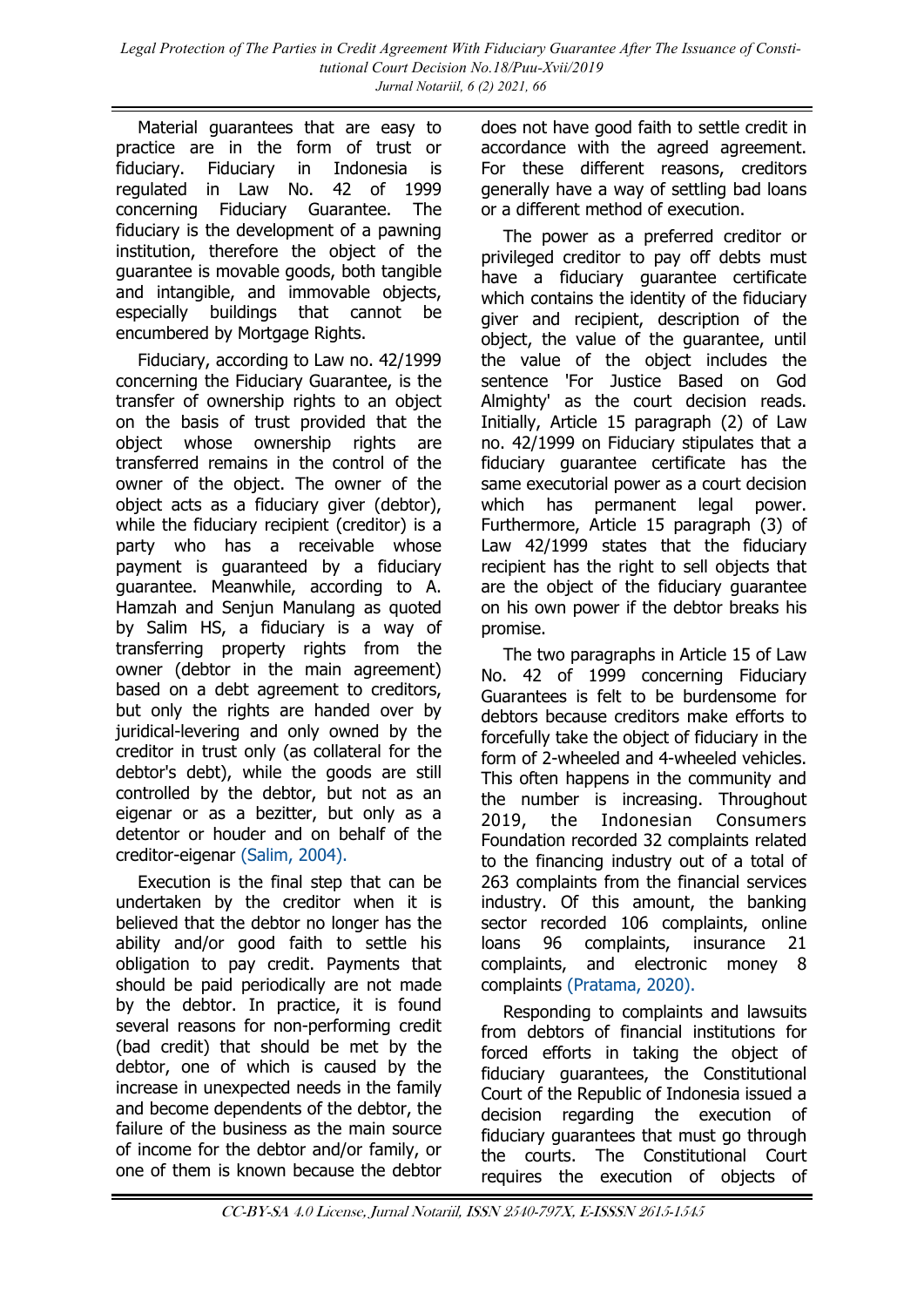fiduciary security that are not submitted voluntarily by the debtor must follow the procedure for executing court decisions that have permanent legal power.

The Constitutional Court's decision related to the interpretation of Article 15 paragraphs (1-3) of Law no. 42 of 1999 concerning Fiduciary Guarantees related to breach of contract (default) in the execution of fiduciary guarantees. This begins with the article being interpreted if the debtor (consumer) is breach/breaks a promise, the fiduciary recipient (leasing company) has the right to sell the object of collateral with his own power (auction) as is the case with an inkracht court decision. However, after the issuance of the Constitutional Court's decision numbered 18/PUU-XVII/2019 dated January 6, 2020, the Court gave a different interpretation from the previous article. Now, the certificate of fiduciary guarantee, which contains instructions "For the sake of Justice Based on the One Godhead", no longer automatically has executive power. In that decision, breach of contract in the execution of a fiduciary agreement must be based on an agreement between the two parties between the debtor and creditor. If there is no agreement, one of the parties can take legal action through a lawsuit to the court to determine/decide that the breach of contract has occurred. The implementation of Article 15 paragraph (2) and paragraph (3) of the Fiduciary Guarantee Law related to the execution of this fiduciary guarantee in practice creates arbitrariness of the creditor when collecting, withdrawing the object of the fiduciary guarantee (movable object) on the pretext of the debtor's breach of contract.

Several related studies have previously examined fiduciary guarantees, including research conducted by [Ramanda et al.](#page-11-0)  [\(2021\)](#page-11-0) that examined the legal consequences for debtors who have been voluntarily submitted to the creditor for a voluntary warranty and the legal protection of a debtor who is in good faith

hand over a fiduciary guarantee. The results of this study showed that Financial Services Authority Regulation Number 33 / Pojk.03/2018 Regarding Quality of Earning Assets and Formation of Allowance for Earning Assets of Rural Credit Banks, regulating the issue of Collateral Foreclosed can be overridden or become not valid, or at least a material test by the Supreme Court. If violated, it results in being null and void. Furthermore, based on legal protection theory, that Article 15 paragraph (2) of Law Number 42 Year 1999 does not provide legal certainty and justice for debtors. [Markum et al. \(2021\)](#page-11-0) also conducted a similar study with this present study. [Markum et al. \(2021\)](#page-11-0) analyzed the juridical implications of the Constitutional Court's decision on fiduciary agreements made before the Constitutional Court's Decision (MK), as well as the juridical implications of fiduciary agreements or on fiduciary executions that have been carried out before the MK Decision Number 18/PUU-XVII/2019. The results of this study showed that the ratio of the decision of the MK Decision Number: 18/PUU/ XVII/2019 Regarding Fiduciary Guarantees do not apply the principle of balance and has no legal consequences for the fiduciary guarantee agreement made before the decision is enforced. [Hadinata](#page-11-0)  [\(2021\)](#page-11-0) also conducted a similar study that examined legal consequences faced by the creditor related to the forced withdrawal of the fiduciary security object. The results of this study revealed that as a result of the creditor executing the object of fiduciary security by force when the debtor defaults, it can be subject to criminal sanctions contained in Articles 335, 365, and 368 of the Criminal Code related to using coercion and physical violence and in Article 3 paragraph 1 of the Regulation of the Minister of Finance of the Republic of Indonesia Number 130/PMK.010/2012 which also imposes sanctions on financial institutions that do not register the object of guarantee at the fiduciary guarantee registration office. As for the things that underlie the parties to take legal action,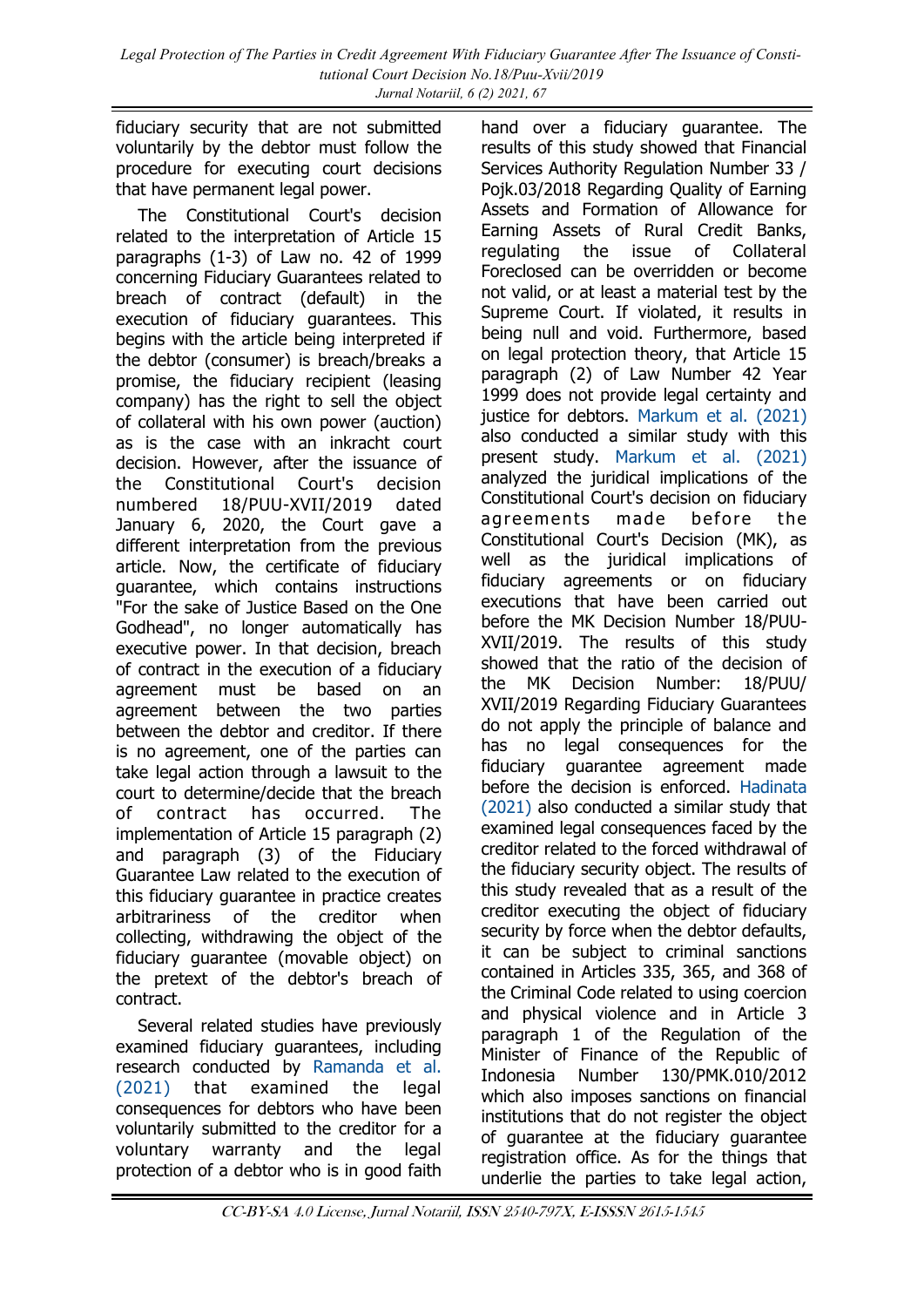namely: the creditor wants the debtor's obligations to be carried out correctly to pay off his debt. In contrast, the debtor wants to get protection against the forced withdrawal of the object of the guarantee carried out by the creditor.

From previous research, it was revealed that creditors often carry out executions without supporting documents as preferred (privileged) creditors in the form of a fiduciary guarantee deed registered at the Fiduciary Registration Office (referred to as KPF), so that they confiscate the object of fiduciary guarantees arbitrarily because they are strong business actors. This is supported by the existence of a standard clause that has been signed by the debtor/consumer so that it supports the abuse of circumstances by carrying out an executorial confiscation that is not in accordance with the regulations. Therefore, this study aims (1) to find out the basis of the Constitutional Court's Decision No. 18/PUU-XVII/2019 (2) to find out the legal consequences of the Constitutional Court Decision No. 18/PUU-XVII/2019 on legal protection for parties to credit agreements with fiduciary guarantees (3) to find out the obstacles on Financial Service Institutions in the implementation of the constitutional court decision No. 18/PUU-XVII/2019.

## **2. METHODS**

The method used in this study is a juridical normative empirical legal research, namely research that examines the statutory regulations in a normative manner whether they are in accordance with applicable principles and how they are implemented, related to fiduciary guarantees after the Constitutional Court Decision No. 18/PUU-XVII/2019. In addition, a case study approach is the approach of this study. The juridical normative empirical research method with a case study approach is carried out in order that achievements are more comprehensive related to the principle of legal protection for parties in fiduciary guarantees.

#### **3. RESULTS AND DISCUSSION**

#### **The Basis of Constitutional Court Decision No. 18/PUU-XVII/2019 in terms of legal protection theory**

In economic activities, collateral plays an important role because to get a capital loan, a guarantee is required, which is met by capital seekers in order to get a longterm or short-term capital loan (Winarno, 2013). The execution of fiduciary guarantees based on Article 29 of Law No. 42/1999 concerning Fiduciary Guarantees states that the execution of fiduciary guarantees is carried out by means of implementing executorial titles, selling through public auctions, with the approval of both parties [\(Budi, 2017\).](#page-11-0) The problem that occurs is the act of vigilantism in the settlement of fiduciary guarantee disputes. Legal uncertainty in the execution of fiduciary guarantees is a problem due to misinterpretation.

The Constitutional Court (referred to as MK) through Decision Number 18/PUU-XVII/2019 regarding requests for judicial review of Law No. 42 1999 concerning Fiduciary Guarantees Article 15 paragraph 2 and Article 15 paragraph (3) by Apriliani Dewi and Suri Agung Prabowo. Case registration number 18/PUU-XVII/2019. The Petitioner argues that Article 15 paragraph (2) and 3 of the Fiduciary Law reads Article 15 paragraph (2) that "The Fiduciary Guarantee Certificate as referred to in paragraph (1) has the same executive power as a court decision that has obtained permanent legal power", and Article 15 paragraph (3) that "If the debtor is in breach of contract, the Fiduciary Recipient has the right to sell the object which is the object of the Fiduciary Guarantee on his own power" is considered to have harmed his constitutional rights. The Petitioners also considered that the article was contrary to Article 1 (3), Article 27 (1), Article 28D (1), Article 28G (1) and Article 28H (4) of the 1945 Constitution.

The execution of fiduciary guarantees, which in practice often creates polemics, is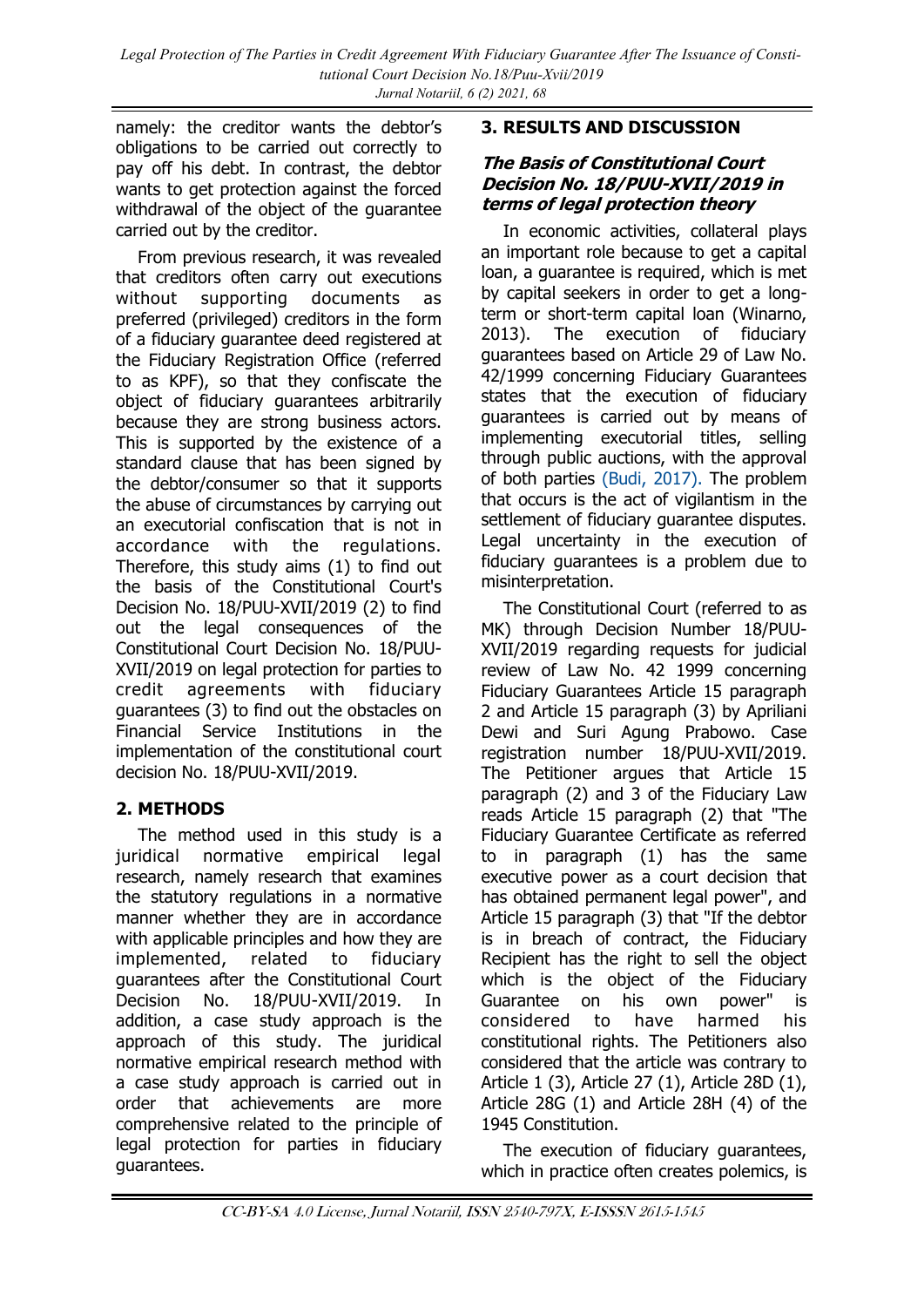carried out with the norms of Article 29 of Law Number 42 of 1999 concerning Fiduciary Guarantees which refer directly to Article 15 paragraph (2) and paragraph (3) of the quo Law. To answer the existing polemic, interpreting Article 15 paragraph (2) and paragraph (3) of Law Number 42 of 1999 concerning Fiduciary Guarantees as an appropriate solution to serve as the basis for the parties involved in the fiduciary guarantee agreement.

Article 15 paragraph (2) of Law Number 42 of 1999 concerning Fiduciary Guarantees states that the certificate of a fiduciary guarantee agreement has binding legal power as a court decision that has permanent legal power. This is interpreted in absolute terms so that the execution of fiduciary guarantees against defaulting debtors no longer requires a court decision. Likewise, Article 15 paragraph (3) of Law Number 42 of 1999 concerning Fiduciary Guarantees also creates a polemic, because the Article a quo only mentions the condition of breach of contract, but it does not specifically explain the indicators of the breach of contract and it does not specify which party has the authority. to declare the condition of default against the parties involved in the fiduciary guarantee agreement [\(Amry, 2020\).](#page-11-0)

The polemic caused by Law Number 42 of 1999 concerning Fiduciary Guarantees is what the Constitutional Court interprets differently from the absolute interpretation as described above. The Constitutional Court in its Decision Number 18/PUU-XVII/2019 provides an interpretation of the executive power referred to in Article 15 paragraph (2) of Law Number 42 of 1999 concerning Fiduciary Guarantees, which can be interpreted as before as long as the parties voluntarily accept the execution and admit that they have committed a default, and Article 15 paragraph (3) of Law Number 42 of 1999 concerning Fiduciary Guarantee provides an interpretation that the condition of breach of contract must be determined by the court if one of the parties does not

admit that he has been in breach of contract or in other words, there has been an agreement that there has been a breach of contract occurs.

The basic legal considerations of the Constitutional Court in its Decision Number 18/PUU-XVII/2019 relate to the main issues in Article 15 paragraph (2) and paragraph (3) of Law Number 42 of 1999 concerning Fiduciary guarantee as stipulated in the Decision of Constitutional Court Number 18/PUU-XVII/2019 which is basically as follows: The consideration of the Constitutional Court provides the interpretation of "executory title" for fiduciary certificates and "equalizes it with court decisions that have permanent legal power "in Article 15 paragraph (2) of Law Number 42 1999 concerning Fiduciary Guarantees can cause an imbalance in legal rights between creditors and debtors because the executive authority is given to creditors on their own power without having to go through a civil lawsuit in a court of law or ask for assistance from the competent state apparatus for that, such as in the execution of court decisions. This is contrary to the principle of balance in achieving legal justice in order to realize the legal protection of the parties. Justice itself is interpreted as granting a right to everyone by considering individual merits, based on balance ([Santoso Az & Yahyanto,](#page-11-0)  [2016\).](#page-11-0) Furthermore, the Constitutional Court is also argued that although the petition for judicial review is requested to test the provisions in Article 15 paragraph (2) of the Fiduciary Guarantee Law, it has been declared unconstitutional to the phrases "executory power" and the phrase "the same as court decisions. permanent legal power" and the phrase "breach of promise" in Article 15 paragraph (3) of Law Number 42 of 1999, the Constitutional Court, states that the Elucidation of Article 15 paragraph (2) of the Fiduciary Guarantee Law, the phrase "executory power" is contrary to The 1945 Constitution and does not have binding legal power as long as it is not interpreted "for fiduciary guarantees where there is no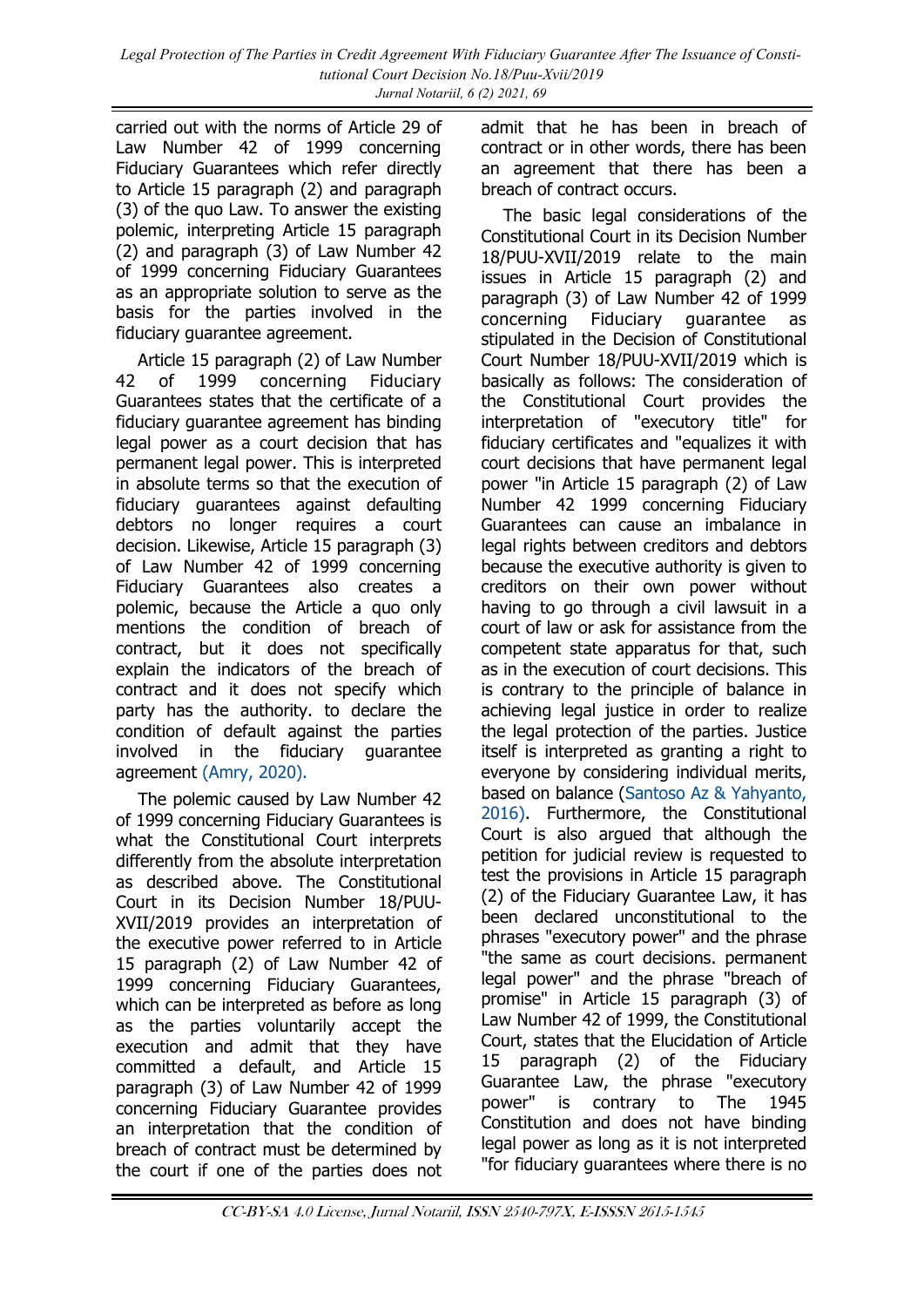agreement on breach of contract and debtors object to voluntarily submitting objects that become fiduciary guarantees, then all legal mechanisms and procedures in the execution of the Fiduciary Guarantee Certificate must be carried out. and applies the same as the implementation execution of court decisions that have permanent legal force [\(Syafrida & Hartati, 2020\).](#page-11-0)

Constitutional Court Decision No. 18/ PUU-XVII/2019 aims to realize the legal protection of the parties. The parties to the agreement have rights and obligations that must be interpreted that their position is proportional, there is no bad faith that harms one of the parties. The law is based on values, human rights and it is regulated on the constitutional basis of the 1945 Constitution

#### **The legal consequences of the Constitutional Court's Decision No. 18/PUU-XVII/2019 on legal protection for parties in credit agreements with fiduciary guarantees**

Law Number 42 of 1999 concerning Fiduciary Guarantees has the aim of providing legal certainty and a sense of legal balance between the parties entering into an agreement with fiduciary guarantees. According to responsive legal theory, the law is an instrument to serve human needs, therefore the law must be able to carry out its functions for the benefit of society [\(Suratman, 2018\).](#page-11-0) However, in practice, there are many injustices and a lack of legal balance between the parties.

A fiduciary guarantee is a form of engagement between creditors and debtors born from the agreement. A fiduciary guarantee is a follow-up agreement from the main agreement in this case a loan agreement. Fiduciary guarantees as debt guarantees are carried out through three stages, namely, the first phase, the obligator agreement phase is an agreement in the form of lending and borrowing money between creditors and

debtors. The second phase, the material agreement phase is the transfer of property rights from the debtor to the creditor carried out by means of a constitutum posessorium, namely the transfer of property rights as an object of fiduciary security without handing over the physical property of the collateral object, and the third phase, the lease-to-use agreement phase is an agreement that the debtor can still control legally physical object of the fiduciary guarantee [\(Fuady,](#page-11-0)  [2002\).](#page-11-0)

Fiduciary guarantees as a form of the agreement must meet the legal requirements of the agreement as stated in Article 1320 of the Civil Code, namely the agreement of those who bind themselves, the ability to make an engagement, a certain subject matter, and a cause that is not prohibited. The first and second terms are called subjective terms because they are related to the parties entering into the agreement, while the third and fourth terms are called objective conditions because they are related to the object of the agreement. If the subjective conditions are not met, the cancellation of the agreement can be submitted, whereas if the objective conditions are not met, the agreement is null and void. The agreement applies the consensual principle which means that the contract occurs at the time of the agreement.

According to Salim H.S, an agreement is the conformity of the statement of will between one or more people with another party, what is appropriate is the statement because the will cannot be seen/known by others [\(Salim, 2006\).](#page-11-0) The agreement must be made in the awareness and willingness of both parties. Article 1321 of the Civil Code also confirms that an agreement has no force if it was given by mistake or obtained by coercion or fraud. The agreement between the parties makes the agreement considered a law for both parties.

The parties must respect the agreement and cannot be withdrawn without the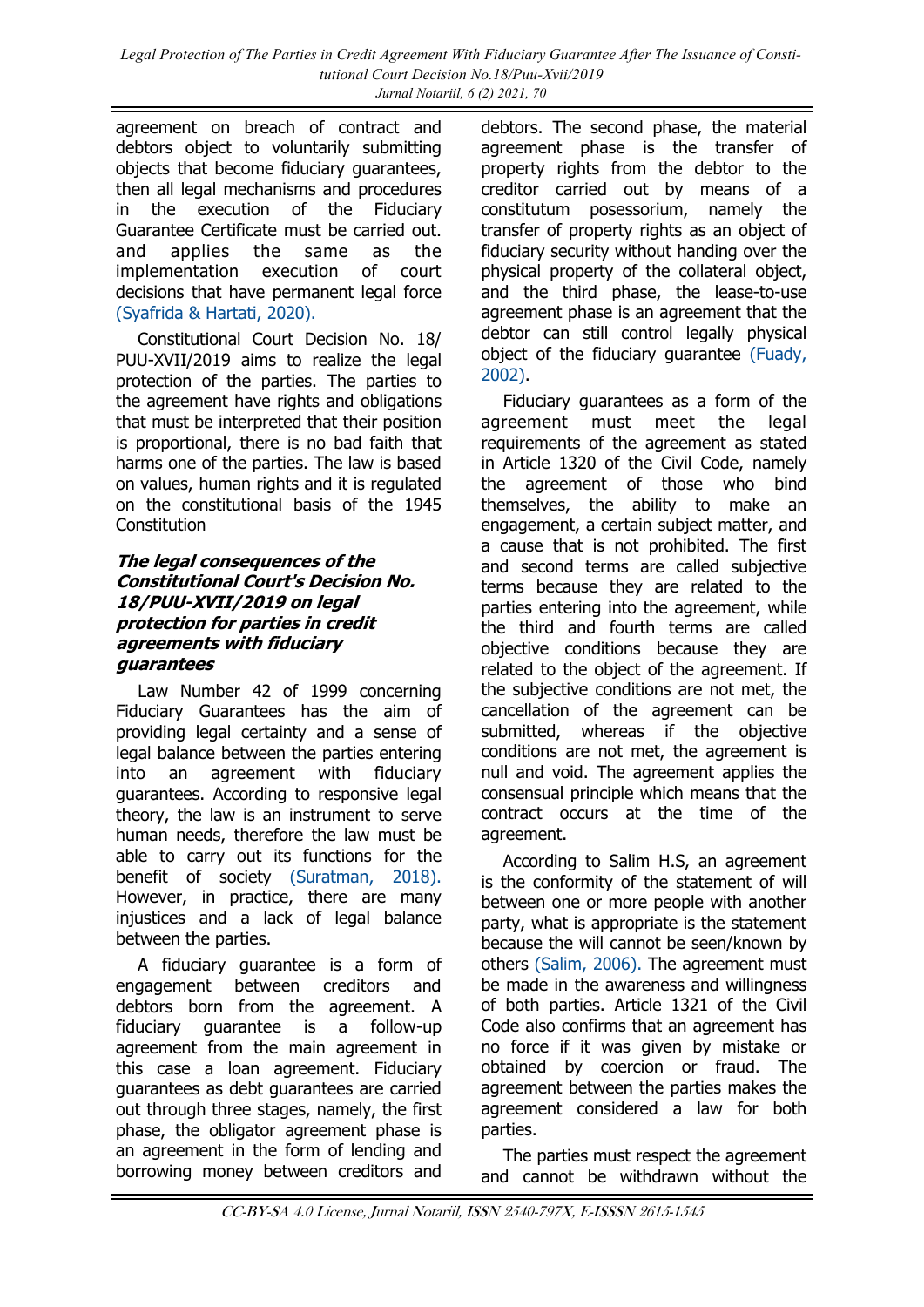agreement of both parties as the application of the principle of pacta sunt servanda [\(Noor, 2015\).](#page-11-0) This injustice and imbalance can be seen in the execution of fiduciary guarantees with the executorial title as mandated in Article 29 of Law Number 42 of 1999 concerning Fiduciary Guarantees. The granting of the executive title is intended to provide legal protection to creditors against debtors who are in default, but the authority given is often understood excessively by creditors which have implications for the arbitrariness of the creditor to the debtor. This also causes creditors to act uncooperatively with judicial proceedings and court decisions because this fiduciary guarantee agreement has a fiduciary guarantee certificate which has the same executorial power as court decisions which have permanent legal power.

The practice of arbitrary execution of fiduciary guarantees as carried out by PT. Astra Sedaya Finance to Apriliani Dewi and Suri Agung Prabowo with the object of a fiduciary guarantee, namely one unit of Toyota Alphard V Model 2.4 A/T 2004. PT. Astra Sedaya Finance executed the fiduciary guarantee under the pretext that the debtor had defaulted, but the debtor himself did not feel a default because he had paid the installments as agreed, but the creditor continued to execute the fiduciary guarantee even though the debtor had filed a lawsuit with the district court with a basis for unlawful acts. The creditor does this on the basis of the executive title attached to the fiduciary guarantee certificate and the creditor can unilaterally declare the condition of default because Law Number 42 of 1999 concerning Fiduciary Guarantee does not describe the party determining the breach of contract (default) [\(Mardatillah, 2020\).](#page-11-0)

The impact of the decision of the constitutional court has an impact on financial institutions that can no longer carry out parate executions and/or unilaterally sell objects of fiduciary guarantees based on fiduciary certificates, there is no agreement on default. The

position of the debtor in default becomes weaker despite the objection to granting a fiduciary object, the creditor's position remains strong to execute the object of the guarantee without an order for a court execution mechanism.

The act of execution should be avoided so as not to cause arbitrary actions against debtors who still have rights as fiduciary givers. The Constitutional Court explained that the material in Article 15 (2) of Law no. 42 of 1999, fiduciary has constitutionality issues which are emphasized in the explanation of Article 15 paragraph (2) of the Fiduciary Guarantee Law which states "In this provision, what is meant by "executory power" is that it can be directly exercised without going through a court and is final and binding on the parties to implement the decision. the." The Court reinterpreted the constitutionality of the Elucidation of the Article to the phrase 'executory power' and 'the same as a court decision with permanent legal power' [\(Hasani,](#page-11-0)  [Trianingsih, & Rizky Saraswati, 2020\).](#page-11-0)

After the Constitutional Court Decision No. 18/PUU-XVII/2019 Recipients of fiduciary rights or creditors of fiduciary recipients may not carry out the execution themselves (parate execution) but must submit a request for implementation to the District Court. Parate execution can be carried out if there is an agreement on the default that has been determined in advance and the debtor is willing to submit the object of the fiduciary guarantee voluntarily. The decision of the Constitutional Court stated that not all executions of objects of fiduciary guarantee must be carried out through the courts. For fiduciary guarantees where there is no agreement regarding breach of contract (default) between creditors and debtors, and debtors object to submitting fiduciary guarantee objects voluntarily, then all legal mechanisms and procedures in the execution of fiduciary guarantee certificates must be carried out and apply the same as a strong court decision. permanent law. If there are no default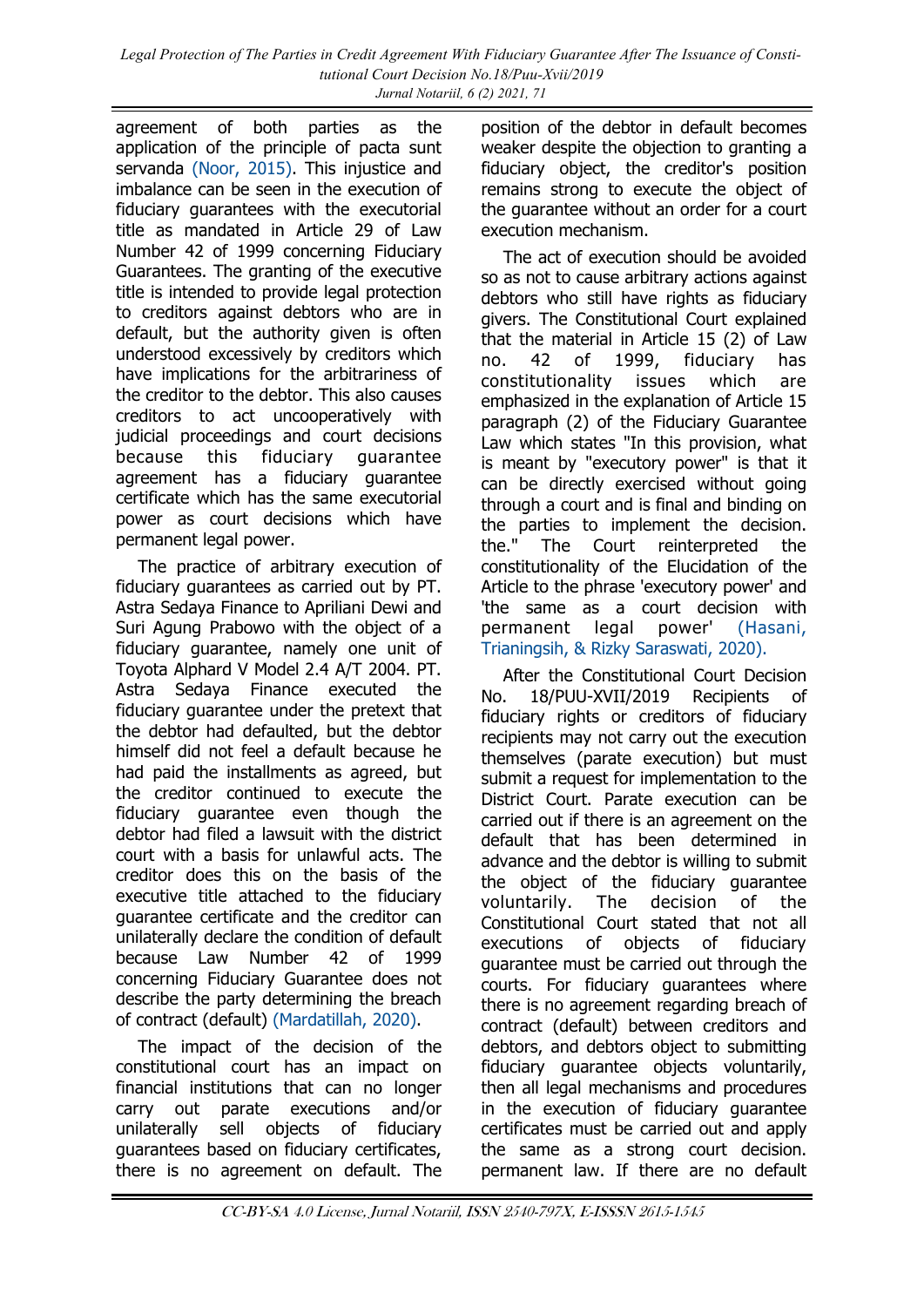criteria agreed upon between the debtor and creditor in the contents of the agreement, the debtor is reluctant to hand over the object of the fiduciary guarantee to the creditor, then the court will mediate to grant execution permission if the conditions have been met. Not all withdrawals of objects of security must be carried out through the courts because it will result in the court being flooded in handling cases of execution of objects of fiduciary security in addition to many other cases that must be resolved by the court.

The execution of the object of the fiduciary guarantee can be carried out by the financing company (leasing) as long as there is an agreement on the default clause (breach of promise) and the debtor voluntarily submits the object of the fiduciary guarantee, then parate execution can be carried out. a breach of contract agreement, for example, the debtor does not pay the installments at a certain time and does not want to voluntarily surrender the object of the fiduciary guarantee, therefore it can be executed by force through the court.

Article 15 paragraph (3) states, if the debtor breach the contract, the fiduciary giver has the right to sell the object of the fiduciary guarantee. The Constitutional Court determines that breach of contract is not determined unilaterally by the creditor but on the basis of an agreement with the debtor. If there is a breach of contract agreement, then the execution of the fiduciary guarantee cannot be carried out by the fiduciary recipient (creditor) but must submit a request for execution to the District Court. The decision of the Constitutional Court aims to provide legal certainty and a sense of justice between the leasing party and the debtor and to prevent arbitrary actions in the execution of the creditor.

The decision of the Constitutional Court states that not all executions of objects of fiduciary security must be carried out through the courts, but parate executions can also be carried out. The fiduciary agreement clause does not regulate the

default clause between the creditor and the debtor, and the debtor object to submitting the fiduciary guarantee object voluntarily, then all legal mechanisms and procedures in the execution of the fiduciary guarantee must be carried out and applied in the same way as a legally binding court decision. On the other hand, if there are no agreement criteria for breach of contract in the fiduciary agreement clause and the debtor is reluctant to have the object of collateral confiscated by the creditor, then the execution is carried out through a district court.

If it is related to the theory of legal protection, referring to M. Isnaeni's opinion that basically the issue of "legal protection in terms of the source can be divided into two (2) kinds, namely "external" legal protection and "internal" legal protection" (Isnaeni, 2016). The essence of internal legal protection, basically the said legal protection is created by the parties themselves at the time of making the agreement, where when packing the contract clauses, both parties want their interests to be accommodated on the basis of an agreement. Likewise, all types of risks are endeavored to be prevented through filing through clauses that are packaged on the basis of agreement, so that with this clause the parties will receive balanced legal protection based on their mutual consent. The parties to such internal legal protection can only be realized when their legal standing is relatively equal in the sense that the parties have relatively balanced bargaining power so that on the basis of the principle of freedom of contract, each partner in the agreement has the freedom to express his will according to his interests. "This pattern is used as the basis when the parties assemble the clauses of the agreement they are working on so that the legal protection of each party can be realized in a straightforward manner on their initiative" (Isnaeni, 2016).

External legal protection is made by the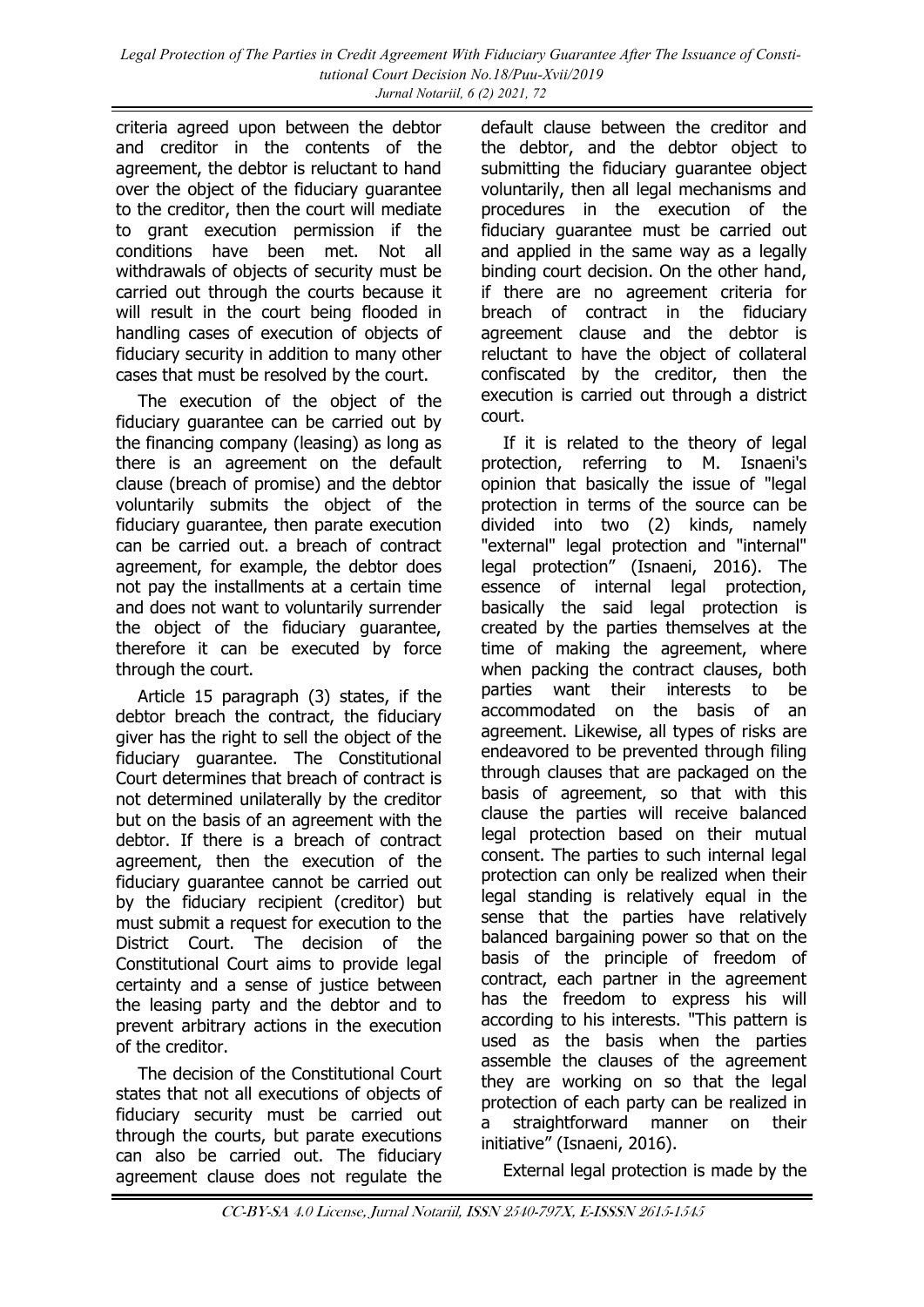authorities through regulations for the benefit of weak parties, "according to the nature of the laws and regulations that should not be one-sided and impartial, proportional legal protection must also be given as early as possible to other parties. Because it is possible that at the beginning of the agreement, there is a party that is relatively stronger than the partner, but in the implementation of the agreement the party who was originally strong, falls into the wronged party, for example, when the debtor defaults, the creditor should also need legal protection. The packaging of the laws and regulations as described above illustrates how detailed and fair the authorities provide legal protection to the parties proportionally. Issuing the rule of law with such a model, of course, is not an easy task for a government that always tries optimally to protect its people.

Philipus M. Hadjon said that there are 2 (two) kinds of legal protection, namely, "preventive legal protection and repressive legal protection." (Hadjon, 1994). In preventive legal protection, the law prevents disputes from occurring, while repressive legal protection aims to resolve disputes.

Constitutional Court Decision No. 18/ PUU-XVII/2019 is an effort to realize protection for the parties, which begins with an agreement from the parties that must be made proportionally, not harming one of the parties but based on balance. Protection is an important element in rights, as Houwing's opinion sees "rights as an interest that is protected by law in a certain way.". The law must consider interests carefully and strike a balance between them. Van Dijk in Peter Mahmud Marzuki states that "the law must function in achieving the goal of peace, the goal of achieving peace can be realized if the law provides as much as possible a fair arrangement" [\(Marzuki, 2006\).](#page-11-0) Philipus M. Hardjon argues that, "The principle of legal protection for the people against government actions focuses and originates from the concept of recognition and protection of human rights. Because

according to history in the west, the birth of concepts regarding the recognition and protection of human rights is directed at restrictions and attaching obligations to society and the government." (Hadjon, [1987\).](#page-11-0)

The position of the parties in a debt agreement with a fiduciary guarantee by the rules should not be treated unfairly. Here the position of the creditor must be protected by the State in the form of laws and regulations as well as the debtor so that direct execution by the creditor unilaterally is not justified if there is an element of harming the debtor.

#### **The Obstacles to Financial Services Institutions (LJK) in implementing the Constitutional Court Decision No. 18/PUU-XVII/2019**

Fiduciary Guarantees are regulated in Law No.42/1999 concerning Fiduciary Guarantees which initially occurred as collateral objects in the form of movable goods, but in the regulation of Law no. 42 of 1999, the object of the guarantee includes the object of the guarantee that is not in the object of the guarantee of the mortgage. This is regulated in Law Number 4 of 1996 concerning Mortgage Rights.

Fiduciary guarantees give the authority of the debtor not to submit goods to be used as collateral so that the goods guaranteed are still used. The creditor receives proof of ownership of the object guaranteed by the debtor. Fiduciary guarantees are used by the average person who makes loans and uses the movable property as collateral.

Based on Article 1 of Law no. 42 of 1999 concerning Fiduciary Guarantees that Fiduciary is the transfer of property rights based on the principle of trust that in principle the object whose ownership rights have been transferred remains in the control of the owner of the object. The owner of the object is the fiduciary giver or debtor, but the fiduciary recipient or creditor is the party who has receivables that have been guaranteed by fiduciary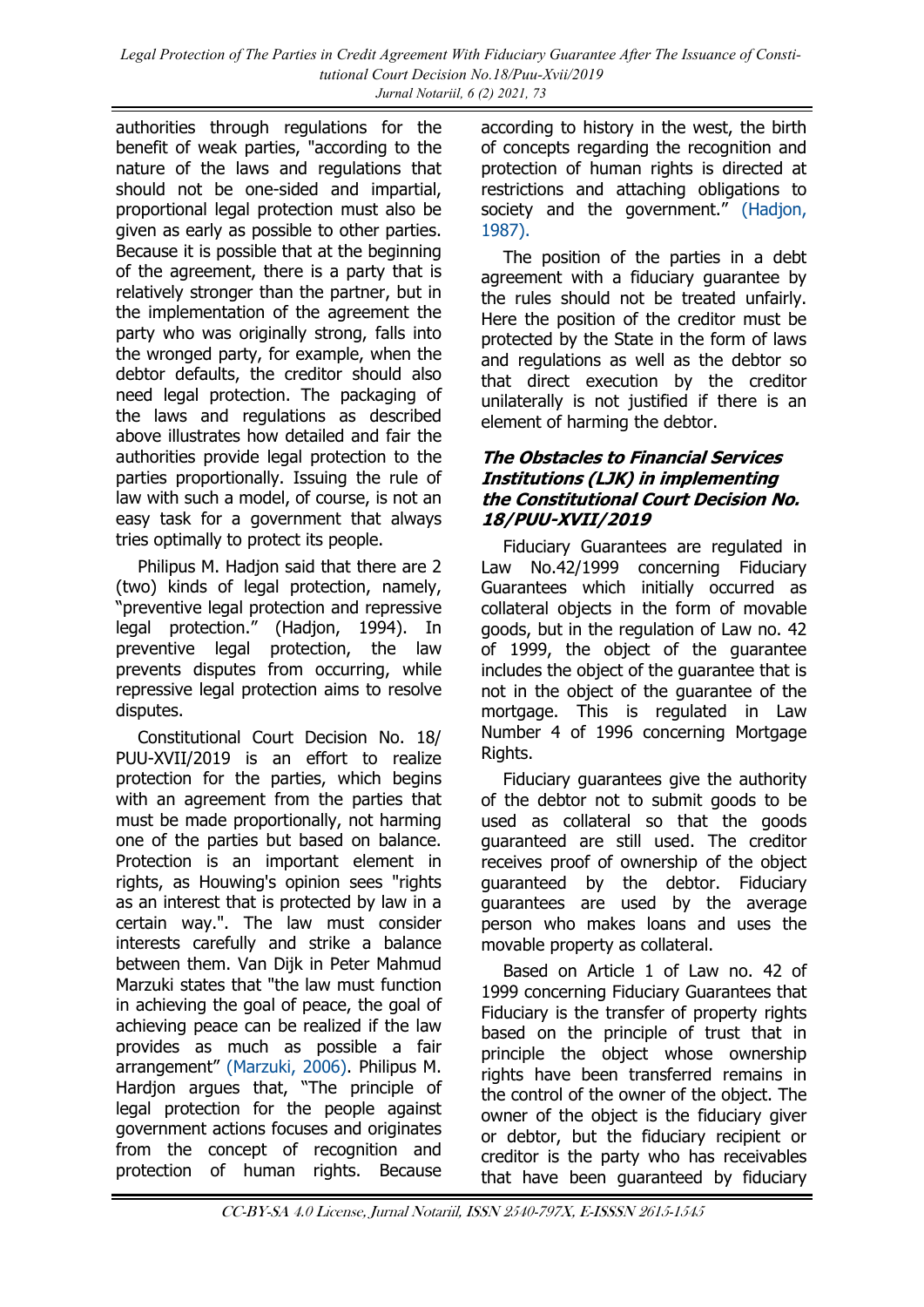guarantees. While fiduciary institutions are linked to Article 1152 of the Civil Code which seems contradictory [\(Ahyani, 2011\).](#page-11-0)

After the decision of the Constitutional Court No. 18/PUU-XVII/2019 possible problems arise, when the creditor submits an application for the execution of the object of fiduciary security to the District Court, prior to the decision on the execution of the Fiduciary Guarantee from the District Court, the debtor or fiduciary giver who has bad intentions may intentionally disappear the object of the guarantee. the fiduciary or debtor changes address whose whereabouts can no longer be traced by the creditor, so that it is detrimental to the creditor (financing company). In addition, another possible problem that arises is that if every execution of a fiduciary guarantee object, the fiduciary recipient or creditor must submit an application for the execution of a fiduciary guarantee to the court, it will cause the burden of duty from the District Court to increase, whether each District Court will be able to handle the application case. execution proposed by the leasing company. Even though there are quite a lot of cases that will be resolved by the District Court, of course, this will cause the decision on the application for the execution of the execution guarantee to take a long time and can be a gap for fiduciary givers who have bad intentions to commit acts that can harm to the fiduciary recipient.

Another obstacle is that the fiduciary provider who has bad faith will take advantage of a long time to transfer the object of the fiduciary guarantee, for example by selling the vehicle at a low price without BPKB (Vehicle Ownership, Book) changing addresses that are difficult or can no longer be tracked by the fiduciary recipient. A situation like this will certainly be detrimental to the leasing company as a fiduciary recipient who has good intentions to carry out the execution of fiduciary guarantees according to the decision of the Constitutional Court. The solution that can be taken by creditors to

prevent the possibility of bad faith from the fiduciary giver, based on the Constitutional Court Decision, the fiduciary recipient does not have to submit an application for execution to the District Court to execute the object of guarantee against the fiduciary giver who is in breach of contract. The fiduciary recipient in this leasing company can use Article 15 paragraph (3) stating, if the debtor is in breach of contract, the fiduciary recipient has the right to sell the object of the fiduciary guarantee on his own power (parate execution). Based on Article 15 paragraph (3) the fiduciary recipient can perform parate execution on the condition that if there is an agreement regarding the breach of contract and the fiduciary giver is willing to submit the object of the fiduciary guarantee voluntarily.

The fiduciary recipient may not execute the object of the guarantee unilaterally. If it is not agreed in advance and the fiduciary debtor is willing to submit the object of the fiduciary guarantee voluntarily. However, in practice, there are still many fiduciary recipients who find violations committed by creditors if the fiduciary giver makes a breach of contract, the leasing company as the fiduciary recipient performs unilateral executions without notification to the fiduciary giver, even using the services of a debt collector which is clearly against the law.

The fiduciary recipient enforces the withdrawal of the vehicle by using the services of the debt collector, without prior notification and compromise with the fiduciary giver. If this happens, the debtor's position, in this case, is in a weak position by heavily handing over the object of fiduciary security in the form of a vehicle to the debt collector. And if the fiduciary provider still wants to continue his credit, the leasing company charges the debtor to pay for vehicle withdrawal services by the debt collector plus unpaid credit.

The leasing company only determines unilaterally and is not regulated in the agreement to take arbitrary actions that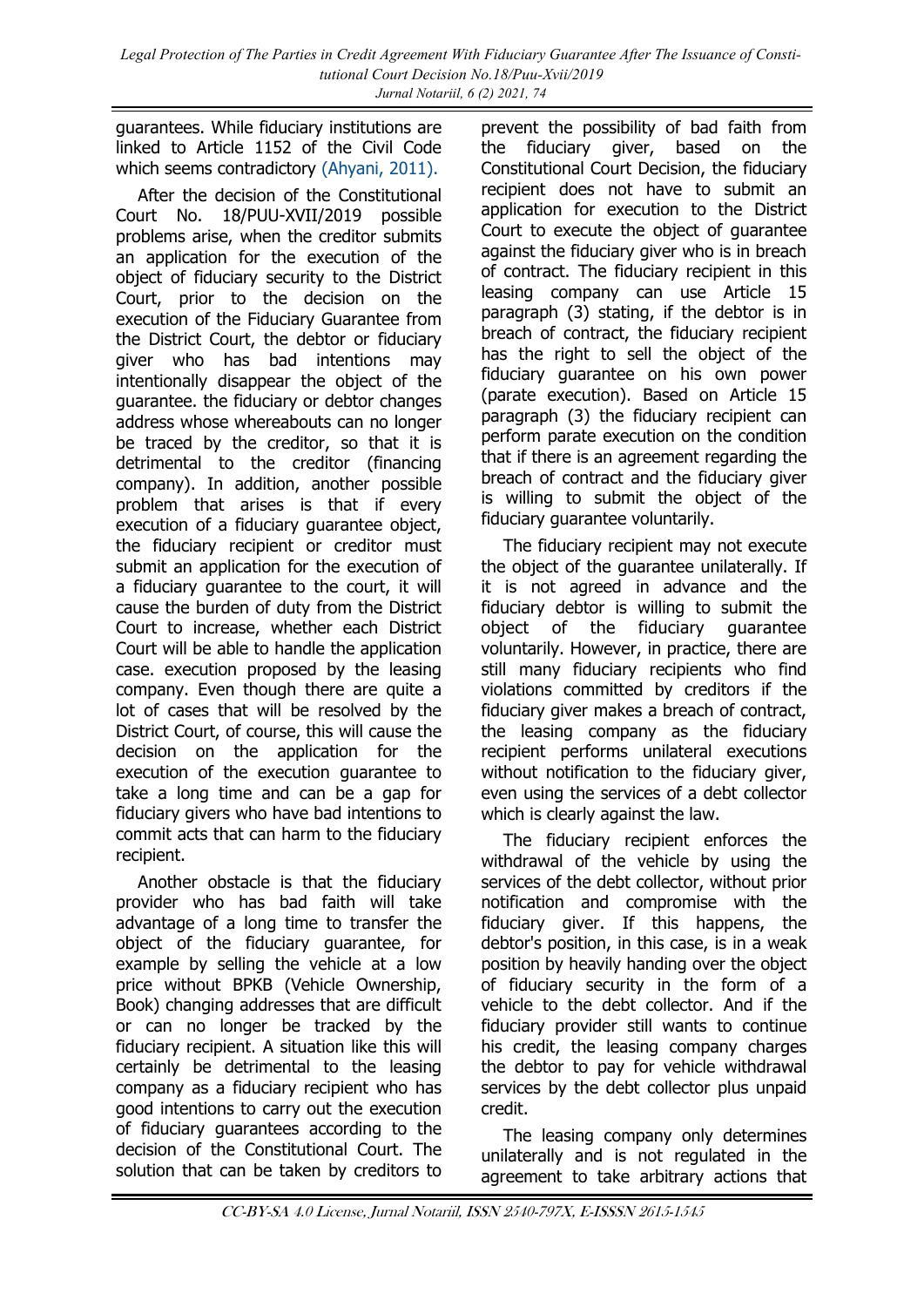are not in accordance with legal procedures that are detrimental to debtors who are in a weak position. The action of the fiduciary recipient in this case leasing is clearly contrary to the execution of fiduciary guarantees as regulated in Article 29 of Law Number 42 of 1999 concerning Fiduciary Guarantees and the Constitutional Court's Decision No. 18/PUU -XVII/2019 concerning the withdrawal of the object of fiduciary security against the fiduciary giver who is in default.

If it is associated with the theory of the legal system, in law enforcement the Constitutional Court Decision No. 18/PUU-XVII/2019 requires the good faith of the parties. This relates to the good faith of the parties in carrying out the rights and obligations according to the debt agreement with fiduciary guarantees. Good faith is part of the legal culture of the community, as regulated in Article 1338 of the Criminal Code concerning Pacta Sunt Servanda that the agreement that has been agreed upon by the parties applies as law for the parties.

Constitutional Court Decision No. 18/ PUU-XVII/2019 is a limitation of the creditor's authority to carry out unilateral executions and there is an element of harm to the debtor, so a court decision is required if the execution is going to be carried out. If the debtor has bad intentions and it is proven that there is a default as stipulated in the agreement and it is agreed and fulfills the principle of freedom of contract, the creditor can carry out the execution without going through a court.

The legal system occurs when the substance, structure, and legal culture are interrelated and run properly. Right here in accordance with the purpose of the law, namely the existence of legal certainty, justice and expediency.

## **4. CONCLUSION**

Grounded by the results explained above, it can be concluded that (1) the Constitutional Court (MK) through Decision Number 18/PUU-XVII/2019 regarding

requests for judicial review of Law No. 42 1999 concerning Fiduciary Guarantees Article 15 paragraph 2 and Article 15 paragraph (3) by Apriliani Dewi and Suri Agung Prabowo. Case registration number 18/PUU-XVII/2019. The Petitioner argues that Article 15 paragraph (2) and 3 of the Fiduciary Law reads Article 15 paragraph (2) that "The Fiduciary Guarantee Certificate as referred to in paragraph (1) has the same executive power as a court decision that has obtained permanent legal force", and Article 15 paragraph (3) that "If the debtor is in breach of contract, the Fiduciary Recipient has the right to sell the object which is the object of the Fiduciary Guarantee on his own power" is considered to have harmed his constitutional rights. The Petitioners also considered that the article was contrary to Article 1 (3), Article 27 (1), Article 28D (1), Article 28G (1) and Article 28H (4) of the 1945 Constitution. (2) The legal consequences of the Constitutional Court's Decision No. 18/PUU-XVII/2019 regarding legal protection for parties in credit agreements with fiduciary guarantees, creditors are not allowed to carry out direct executions unilaterally. This is to provide legal protection for debtors who still need a fiduciary guarantee object as a means of earning a living. Unless there is the willingness of the debtor and it has been agreed at the beginning and stated in the agreement, then the execution can be carried out without going through a court. (3) The obstacles to Financial Services Institutions (LJK) in implementing the Constitutional Court Decision No. 18/ PUU-XVII/2019 if there is bad faith. It is possible that bad faith arises from each party, both debtors and creditors. The debtor can transfer the object of the fiduciary guarantee without the knowledge of the creditor to a third party. Good law enforcement must be systematized, connected between substance, structure and legal culture. Good faith is a part of a legal culture which in private law must be emphasized because it is a value to realize the purpose of the law, namely justice, legal certainty and expediency. Thus,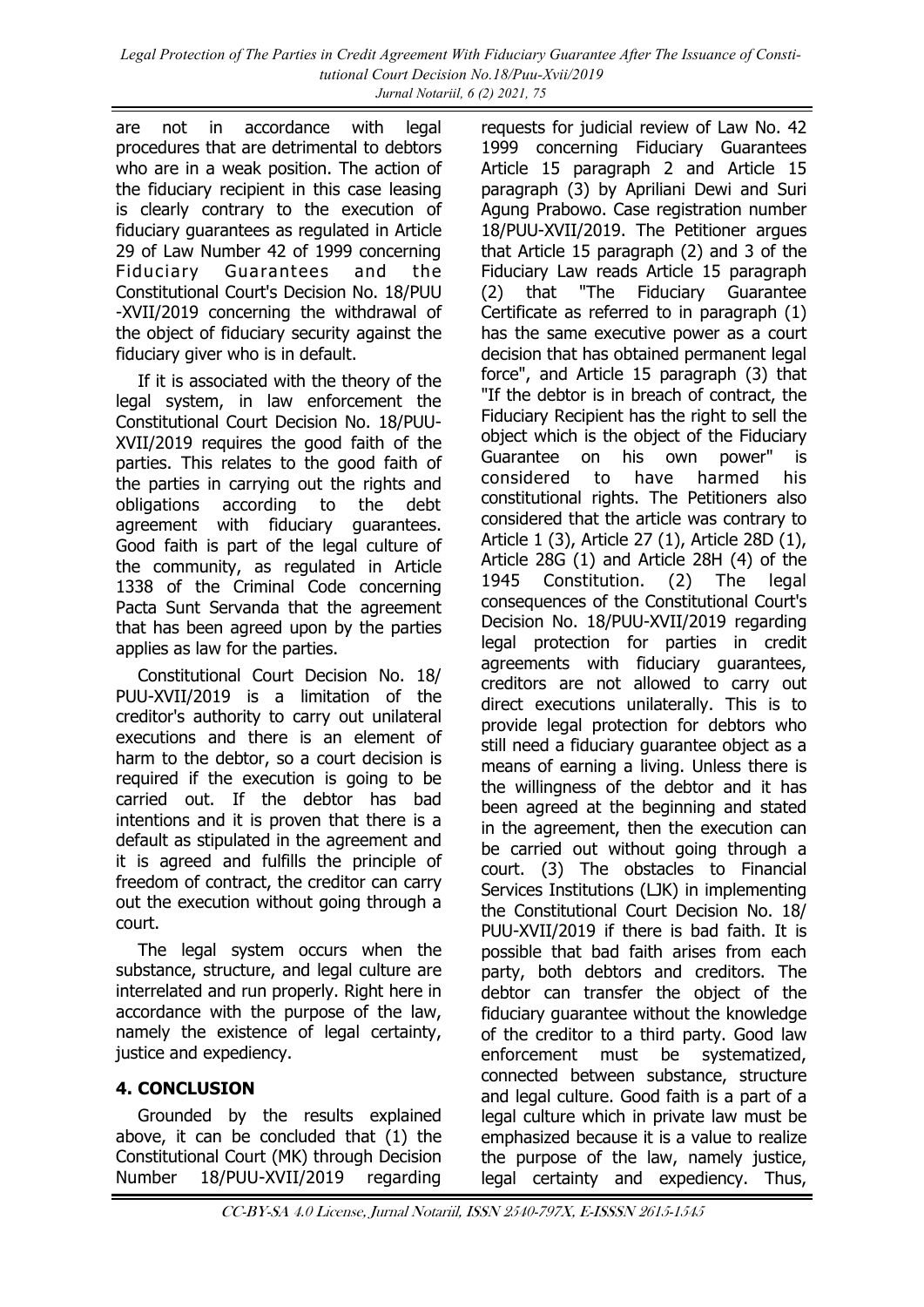<span id="page-11-0"></span>*Legal Protection of The Parties in Credit Agreement With Fiduciary Guarantee After The Issuance of Constitutional Court Decision No.18/Puu-Xvii/2019 Jurnal Notariil, 6 (2) 2021, 76*

based on the conclusion above, it can be suggested that it is necessary to review Law Number 42 of 1999 concerning Fiduciary Guarantees so that it is in harmony with other regulations adjusted to the dynamics of community needs in accordance with legal objectives, namely justice, certainty. In addition, the parties in implementing the Constitutional Court Decision No. 18/PUU-XVII/2019 needs to pay attention to the balance of rights and obligations in the agreement, based on the principle of justice and implemented in good faith. The agreement that has been agreed is binding as law for the parties, but if there is an element of harm or action against the law, the agreement is null and void.

#### **REFERENCES**

- Abdullah, T., & Tantri, F. (2002). Bank dan Lembaga Keuangan, Jakarta: Raja Grafindo Persada.
- [Ahyani, S. \(2011\). Perlindungan Hukum bagi](https://doi.org/http:/dx.doi.org/10.25072/jwy.v24i1.19)  [Kreditur melalui Perjanjian Jaminan](https://doi.org/http:/dx.doi.org/10.25072/jwy.v24i1.19)  Fidusia. [Wawasan Yuridika](https://doi.org/http:/dx.doi.org/10.25072/jwy.v24i1.19), 24(1), 308– 309. https://doi.org/http:// [dx.doi.org/10.25072/jwy.v24i1.19](https://doi.org/http:/dx.doi.org/10.25072/jwy.v24i1.19)
- [Amry, J. \(2020\). Analisis Yuridis Putusan](http://riset.unisma.ac.id/index.php/jdh/article/view/7195/6395)  [Mahkamah Konstitusi Nomor 18/PUU-](http://riset.unisma.ac.id/index.php/jdh/article/view/7195/6395)[XVII/2019 tentang Eksekusi Jaminan](http://riset.unisma.ac.id/index.php/jdh/article/view/7195/6395)  [Fidusia terhadap Debitur Wanprestasi di](http://riset.unisma.ac.id/index.php/jdh/article/view/7195/6395)  Indonesia. [Dinamika: Jurnal Ilmiah Ilmu](http://riset.unisma.ac.id/index.php/jdh/article/view/7195/6395)  Hukum, 26(11), 1372-1384. Retrieved [from http://riset.unisma.ac.id/index.php/](http://riset.unisma.ac.id/index.php/jdh/article/view/7195/6395) [jdh/article/view/7195/6395](http://riset.unisma.ac.id/index.php/jdh/article/view/7195/6395)
- [Budi, S. \(2017\). Permohonan Eksekusi kepada](https://doi.org/10.33760/jch.v3i1.15)  [Pengadilan Negeri Berkaitan dengan](https://doi.org/10.33760/jch.v3i1.15)  [Perjanjian Fidusia terhadap Jaminan yang](https://doi.org/10.33760/jch.v3i1.15)  Digelapkan. [JCH \(Jurnal Cendekia](https://doi.org/10.33760/jch.v3i1.15)  Hukum),  $3(1)$ , 99. https:// [doi.org/10.33760/jch.v3i1.15](https://doi.org/10.33760/jch.v3i1.15)
- Fuady, M. (2002). Hukum Bisnis: Dalam Teori dan Praktek. Bandung: Citra Aditya.
- [Hadinata, R. A. \(2021\). Legal Consequences](https://doi.org/10.30742/nlj.v18i2.1588)  [for Creditors Caused by Forced](https://doi.org/10.30742/nlj.v18i2.1588)  [Withdrawal of Fiduciary Objects.](https://doi.org/10.30742/nlj.v18i2.1588) NORMA, 18[\(2\), 27. https://doi.org/10.30742/](https://doi.org/10.30742/nlj.v18i2.1588) [nlj.v18i2.1588](https://doi.org/10.30742/nlj.v18i2.1588)
- Hadjon, P. M. (1987). Perlindungan Hukum bagi Rakyat di Indonesia. Surabaya: PT Bina Ilmu.
- [Hadjon, P. M. \(1994\). Pengkajian Ilmu Hukum](https://doi.org/http:/dx.doi.org/10.20473/ydk.v8i1.5762)  [Dogmatik \(NORMATIF\).](https://doi.org/http:/dx.doi.org/10.20473/ydk.v8i1.5762) Yuridika, 8(1), 2.  $h$ ttps://doi.org/http://

[dx.doi.org/10.20473/ydk.v8i1.5762](https://doi.org/http:/dx.doi.org/10.20473/ydk.v8i1.5762)

- [Hasani, J. E., Trianingsih, F. A., & Rizky](https://doi.org/10.30996/jhmo.v3i2.3630)  [Saraswati, N. A. \(2020\). Implikasi Putusan](https://doi.org/10.30996/jhmo.v3i2.3630)  [Mahkamah Konstitusi Nomor 18/PUU-](https://doi.org/10.30996/jhmo.v3i2.3630)[XVII/2019 terhadap Pelaksanaan](https://doi.org/10.30996/jhmo.v3i2.3630)  [Perjanjian yang Berobjek Jaminan.](https://doi.org/10.30996/jhmo.v3i2.3630) Jurnal [Hukum Magnum Opus](https://doi.org/10.30996/jhmo.v3i2.3630), 3(2). https:// [doi.org/10.30996/jhmo.v3i2.3630](https://doi.org/10.30996/jhmo.v3i2.3630)
- Isnaeni, M. (2016). Pengantar Hukum Jaminan Kebendaan. Surabaya: PT. Revka Petra Media.
- [Mardatillah, A. \(2020\). MK Tafsirkan Cidera](https://www.hukumonline.com/berita/baca/lt5e13345852149/mk-tafsirkan-cidera-janji-dalam-eksekusi-jaminan-fidusia/)  Janji dalam Eksekusi Jaminan Fidusia. [Retrieved April 28, 2020, from](https://www.hukumonline.com/berita/baca/lt5e13345852149/mk-tafsirkan-cidera-janji-dalam-eksekusi-jaminan-fidusia/)  [hukumonline website: https://](https://www.hukumonline.com/berita/baca/lt5e13345852149/mk-tafsirkan-cidera-janji-dalam-eksekusi-jaminan-fidusia/) [www.hukumonline.com/berita/baca/](https://www.hukumonline.com/berita/baca/lt5e13345852149/mk-tafsirkan-cidera-janji-dalam-eksekusi-jaminan-fidusia/) [lt5e13345852149/mk-tafsirkan-cidera-janji](https://www.hukumonline.com/berita/baca/lt5e13345852149/mk-tafsirkan-cidera-janji-dalam-eksekusi-jaminan-fidusia/) [-dalam-eksekusi-jaminan-fidusia/](https://www.hukumonline.com/berita/baca/lt5e13345852149/mk-tafsirkan-cidera-janji-dalam-eksekusi-jaminan-fidusia/)
- [Markum, Widhiyanti, H. N., & Widiarto, A. E.](https://doi.org/10.18415/ijmmu.v8i8.2892)  [\(2021\). Legal Consequences of Fiduciary](https://doi.org/10.18415/ijmmu.v8i8.2892)  [Guarantee Execution Post Decision of](https://doi.org/10.18415/ijmmu.v8i8.2892)  [Indonesian Constitutional Court.](https://doi.org/10.18415/ijmmu.v8i8.2892)  [International Journal of Multicultural and](https://doi.org/10.18415/ijmmu.v8i8.2892)  [Multireligious Understanding](https://doi.org/10.18415/ijmmu.v8i8.2892), 8(8), 218. <https://doi.org/10.18415/ijmmu.v8i8.2892>
- Marzuki, P. M. (2006). Pengantar Ilmu Hukum. Jakarta: Kencana Prenada Media Group.
- [Noor, M. \(2015\). Penerapan Prinsip-Prinsip](https://doi.org/https:/doi.org/10.21093/mj.v14i1.338)  [Hukum Perikatan dalam Pembuatan](https://doi.org/https:/doi.org/10.21093/mj.v14i1.338)  Kontrak. [MAZAHIB: Jurnal Pemikiran](https://doi.org/https:/doi.org/10.21093/mj.v14i1.338)  Hukum Islam, 14(1), 89–[96. https://](https://doi.org/https:/doi.org/10.21093/mj.v14i1.338) [doi.org/https://doi.org/10.21093/](https://doi.org/https:/doi.org/10.21093/mj.v14i1.338) [mj.v14i1.338](https://doi.org/https:/doi.org/10.21093/mj.v14i1.338)
- [Pratama, W. P. \(2020\). Sita Jaminan Fidusia,](https://finansial.bisnis.com/read/20200115/89/1190599/sita-jaminan-fidusia-ylki-penyelesaian-idealnya-di-tingkat-produsen)  [YLKI: Penyelesaian Idealnya di Tingkat](https://finansial.bisnis.com/read/20200115/89/1190599/sita-jaminan-fidusia-ylki-penyelesaian-idealnya-di-tingkat-produsen)  [Produsen. Retrieved from Bisnis.com](https://finansial.bisnis.com/read/20200115/89/1190599/sita-jaminan-fidusia-ylki-penyelesaian-idealnya-di-tingkat-produsen)  [website: https://finansial.bisnis.com/](https://finansial.bisnis.com/read/20200115/89/1190599/sita-jaminan-fidusia-ylki-penyelesaian-idealnya-di-tingkat-produsen) [read/20200115/89/1190599/sita-jaminan](https://finansial.bisnis.com/read/20200115/89/1190599/sita-jaminan-fidusia-ylki-penyelesaian-idealnya-di-tingkat-produsen)[fidusia-ylki-penyelesaian-idealnya-di](https://finansial.bisnis.com/read/20200115/89/1190599/sita-jaminan-fidusia-ylki-penyelesaian-idealnya-di-tingkat-produsen)[tingkat-produsen](https://finansial.bisnis.com/read/20200115/89/1190599/sita-jaminan-fidusia-ylki-penyelesaian-idealnya-di-tingkat-produsen)
- [Ramanda, I. G. R., Wiryani, M., &](https://doi.org/10.22225/jhp.8.2.2021.101-106)  [Mahendrawati, N. L. \(2021\). Legal](https://doi.org/10.22225/jhp.8.2.2021.101-106)  [Protection of Debtor in Credit Settlement](https://doi.org/10.22225/jhp.8.2.2021.101-106)  [with Fiduciary Guarantee.](https://doi.org/10.22225/jhp.8.2.2021.101-106) Jurnal Hukum Prasada, 8(2), 101–[106. https://](https://doi.org/10.22225/jhp.8.2.2021.101-106) [doi.org/10.22225/jhp.8.2.2021.101-106](https://doi.org/10.22225/jhp.8.2.2021.101-106)
- Salim, H. (2004). Perkembangan Hukum Jaminan di Indonesia. Jakarta: Raja Grafindo.
- Salim, H. (2006). Perancang Kontrak dan Memorandum of Understanding (MoU). Jakarta: Sinar Grafika.
- Santoso Az, L., & Yahyanto. (2016). Pengantar Ilmu Hukum : Sejarah, Pengertian, Konsep Hukum, Aliran Hukum dan Penafsiran Hukum. Malang: Setara Press.
- [Suratman, S. \(2018\). Sekilas tentang KSEI dan](https://doi.org/10.33474/yur.v1i1.811)

CC-BY-SA 4.0 License, Jurnal Notariil, ISSN 2540-797X, E-ISSSN 2615-1545